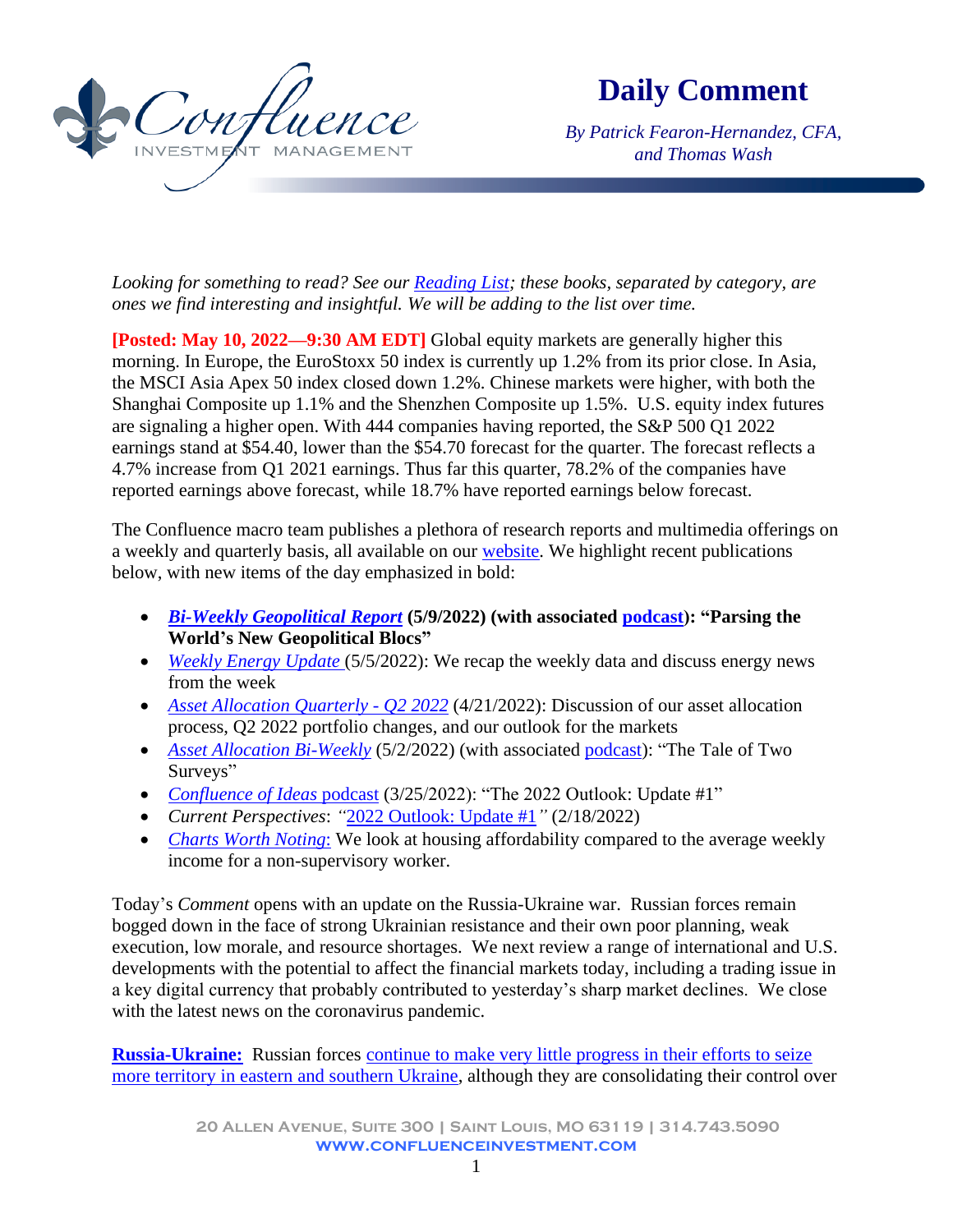areas they already hold. A senior U.S. defense official said Russian forces facing tough Ukrainian resistance are exhibiting extraordinarily poor discipline and morale. Many Russian troops are reportedly refusing to obey orders, frequently abuse alcohol, and shoot at their own vehicles to avoid going to the frontline. Russia also continues to face serious force generation problems. In his Victory Day speech yesterday, President Putin failed to announce the kind of general mobilization that could eventually provide a substantial boost to Russian manpower. Reports suggest young Russians are receiving draft notices under a "covert mobilization," but those notices could merely represent the ongoing spring draft, which in ordinary times would run from April 1 to July 15. We have also seen one document pointing to the call-up of reserves, but under the Russian personnel system, the pool of soldiers available in the reserves is very limited. In sum, the Russian military is not only suffering from poor planning and amateurish operations but also from growing shortfalls in military equipment, supplies, and personnel.

- The EU effort to ban Russian oil imports continues to face resistance from several [Eastern European members](https://www.wsj.com/articles/eus-von-der-leyen-heads-to-hungary-to-try-to-unblock-oil-embargo-against-russia-11652118279) that are particularly dependent on Russian energy. European Commission President von der Leyen yesterday traveled to Hungary in an effort to sell the ban to Prime Minister Orbán, [who has been the principal](https://www.politico.eu/article/eus-russian-oil-ban-stalls-as-hungary-holds-up-sanctions/?utm_source=POLITICO.EU&utm_campaign=d501a5a896-EMAIL_CAMPAIGN_2022_05_09_04_20&utm_medium=email&utm_term=0_10959edeb5-d501a5a896-190480045) obstacle to a deal but reportedly had no success.
	- o The EU is reportedly offering to let Hungary, Slovakia, and the Czech Republic phase in the import ban over the next two years or more.
	- o Even if the Eastern European countries get to keep importing Russian oil, for the time being, any import ban implemented by the major EU economies will keep the demand for non-Russian oil high. It will tend to buoy prices despite the recent downdraft as investors fret about weakening economic growth in China.
- Separately, reports this morning say Brussels has shelved its plans to ban the EU shipping [industry from carrying Russian crude oil.](https://www.ft.com/content/a8635f3b-1f3a-45f9-adfc-0b82e51533d1) That plan had faced hard pushback from Greece and Malta, which together account for more than half of EU-flagged tonnage.
- Despite the delay in new EU sanctions on Russia, the Ukrainian government is becoming increasingly confident and ambitious in its war aims. According to Foreign Minister Kuleba, the government [has upgraded its war aims and is](https://www.ft.com/content/8db0d387-fb41-4142-b78f-6619d36d8be0) now looking to push Russian [forces out of the country entirely,](https://www.ft.com/content/8db0d387-fb41-4142-b78f-6619d36d8be0) as long as western allies rapidly deliver promised heavy weaponry.
	- o Kuleba particularly noted the importance of pushing the Russians out of the Kherson region of southeastern Ukraine and regaining control over the country's coast.
	- o According to Kuleba, that would allow Ukraine to neutralize Russia's Black Sea Fleet and restart exports through the country's southeastern ports.

**European Union-Ukraine:** In a development that would be as important for the EU as it would be for Ukraine, EU officials [are planning an issue of €15 billion in joint debt to fund financial aid](https://www.politico.eu/article/commission-weighs-joint-borrowing-for-ukraine/?utm_source=POLITICO.EU&utm_campaign=e22854263c-EMAIL_CAMPAIGN_2022_05_10_03_34&utm_medium=email&utm_term=0_10959edeb5-e22854263c-190480045)  [to Ukraine over the coming three months.](https://www.politico.eu/article/commission-weighs-joint-borrowing-for-ukraine/?utm_source=POLITICO.EU&utm_campaign=e22854263c-EMAIL_CAMPAIGN_2022_05_10_03_34&utm_medium=email&utm_term=0_10959edeb5-e22854263c-190480045) Although the debt issue wouldn't be nearly as large as the groundbreaking mutual debt issued to fund the EU's massive pandemic relief program, it could point to a certain normalization of joint debt backed equally by all members of the EU.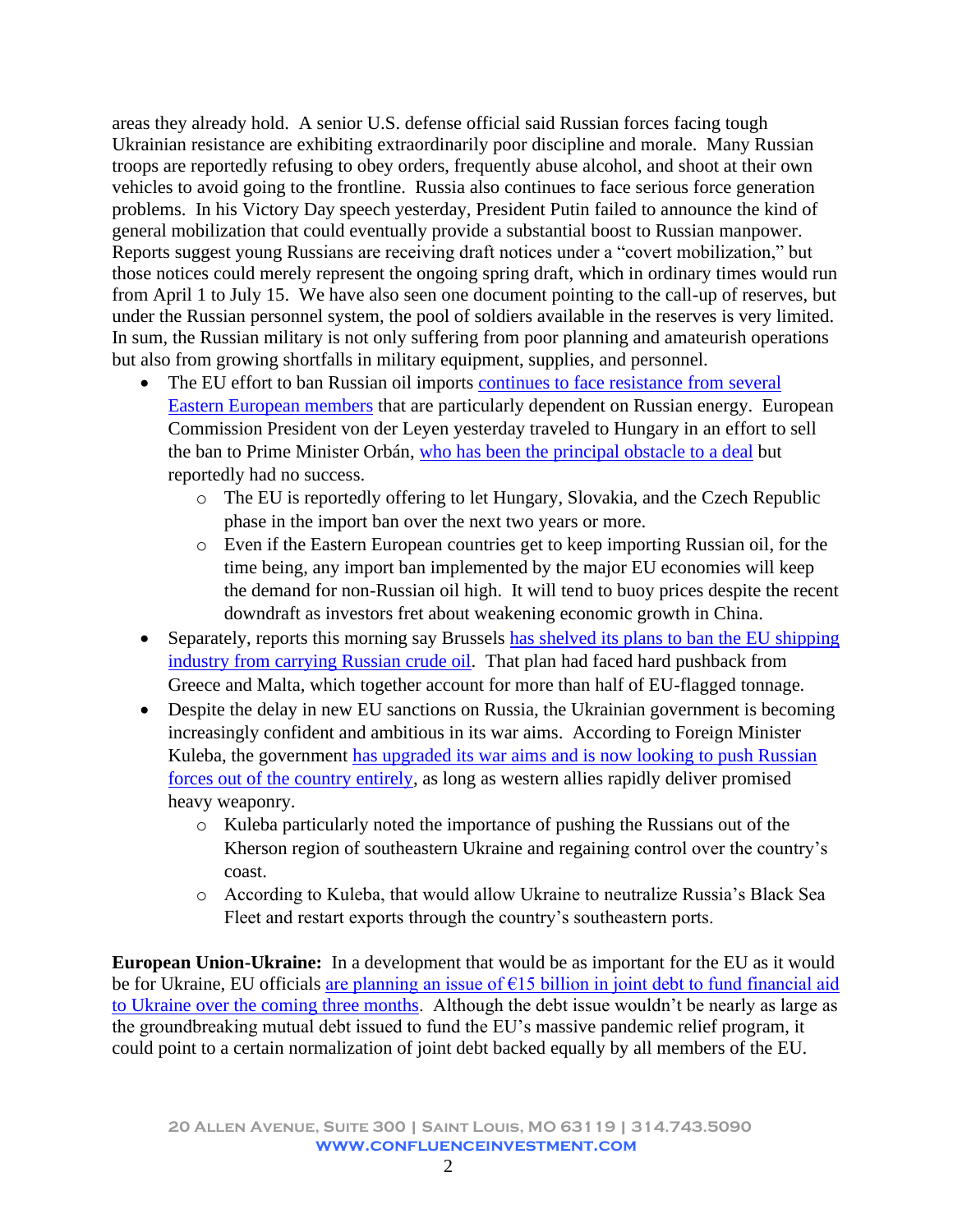**United Kingdom:** In the House of Lords today, Prince Charles, as heir to the throne, for the first time [stood in for his mother to deliver the Queen's Speech,](https://www.standard.co.uk/news/politics/queens-speech-live-latest-news-prince-charles-boris-johnson-parliament-opening-b999057.html) laying out the government's legislative priorities for the coming year. It was the first time since 1963 that Queen Elizabeth had not delivered the speech herself.

**South Korea-North Korea:** In his inauguration speech yesterday, conservative South Korean President Yoon Suk-yeol [offered economic aid to North Korea if it suspends its nuclear weapons](https://www.wsj.com/articles/south-koreas-new-president-offers-pyongyang-economic-aid-for-denuclearization-11652157081)  [program and starts to denuclearize.](https://www.wsj.com/articles/south-koreas-new-president-offers-pyongyang-economic-aid-for-denuclearization-11652157081) The offer marked a pivot away from his campaign promise to emphasize military deterrence to reduce the threat from Pyongyang.

**Iran:** As the Russia-Ukraine war and other factors drive up global food prices, President Raisi said Iran would [cut back and reform the country's bread subsidy system.](https://www.ft.com/content/15c77929-395a-4f28-a09e-c74c7c46a2ab) Starting in about two months, the government will offer citizens digital coupons, allowing them access to a limited amount of bread at subsidized prices, while the rest will be available at market rates.

- The scheme will later include other goods such as chicken, cheese, and vegetable oil.
- Cutting back on food subsidies is a risky move because it could spark mass protests.
- As we have noted in the past, rising food costs have often sparked periods of political instability in emerging markets.

**Philippines:** As expected, Ferdinand Marcos, Jr., the son of the former dictator, yesterday [cruised to a landslide victory in the country's presidential election.](https://www.wsj.com/articles/another-marcos-rises-in-the-philippines-but-how-does-he-plan-to-govern-11652170387?mod=hp_lead_pos9) His opponents fear he could use his power to wage political battles against his family's adversaries, shield allies from scrutiny, and enrich his associates like his father did before an uprising ousted him 36 years ago.

**Sri Lanka:** Prime Minister Mahinda Rajapaksa resigned after months of mass protests against [his government's handling of an economic crisis](https://www.wsj.com/articles/sri-lankan-prime-minister-resigns-11652100861) marked by high inflation and acute shortages of fuel and medicines. It is not yet clear whether the prime minister's resignation has been accepted by his younger brother, President Gotabaya Rajapaksa.

- The prime minister's resignation points to continued political and economic disruptions in the country.
- While Sri Lanka isn't a major economy or investment destination, it has been a highprofile recipient of Chinese investment under President Xi's "Belt and Road" initiative. The continued political and economic problems in Sri Lanka could therefore weaken China's effort to build alliances and counter U.S. influence through trade and investment.

**U.S. Financial Market:** Amid the widespread carnage in the financial markets yesterday, we took note that the TerraUSD stablecoin, a type of cryptocurrency whose value is supposedly pegged to \$1.00, [traded as low as \\$0.94.](https://www.wsj.com/articles/cryptocurrency-terrausd-falls-below-fixed-value-triggering-selloff-11652122461?mod=Searchresults_pos1&page=1) The drop in value triggered a wave of selling, which likely contributed to yesterday's substantial drop in the broad cryptocurrency market.

- As of last weekend, Terra was the third-largest stablecoin. Unlike traditional stablecoins, Terra is strictly algorithmic, i.e., it isn't necessarily backed by any assets at all.
	- o Instead, algorithmic stablecoins rely on financial engineering to maintain their link to the dollar. Such designs have been criticized as risky because they rely on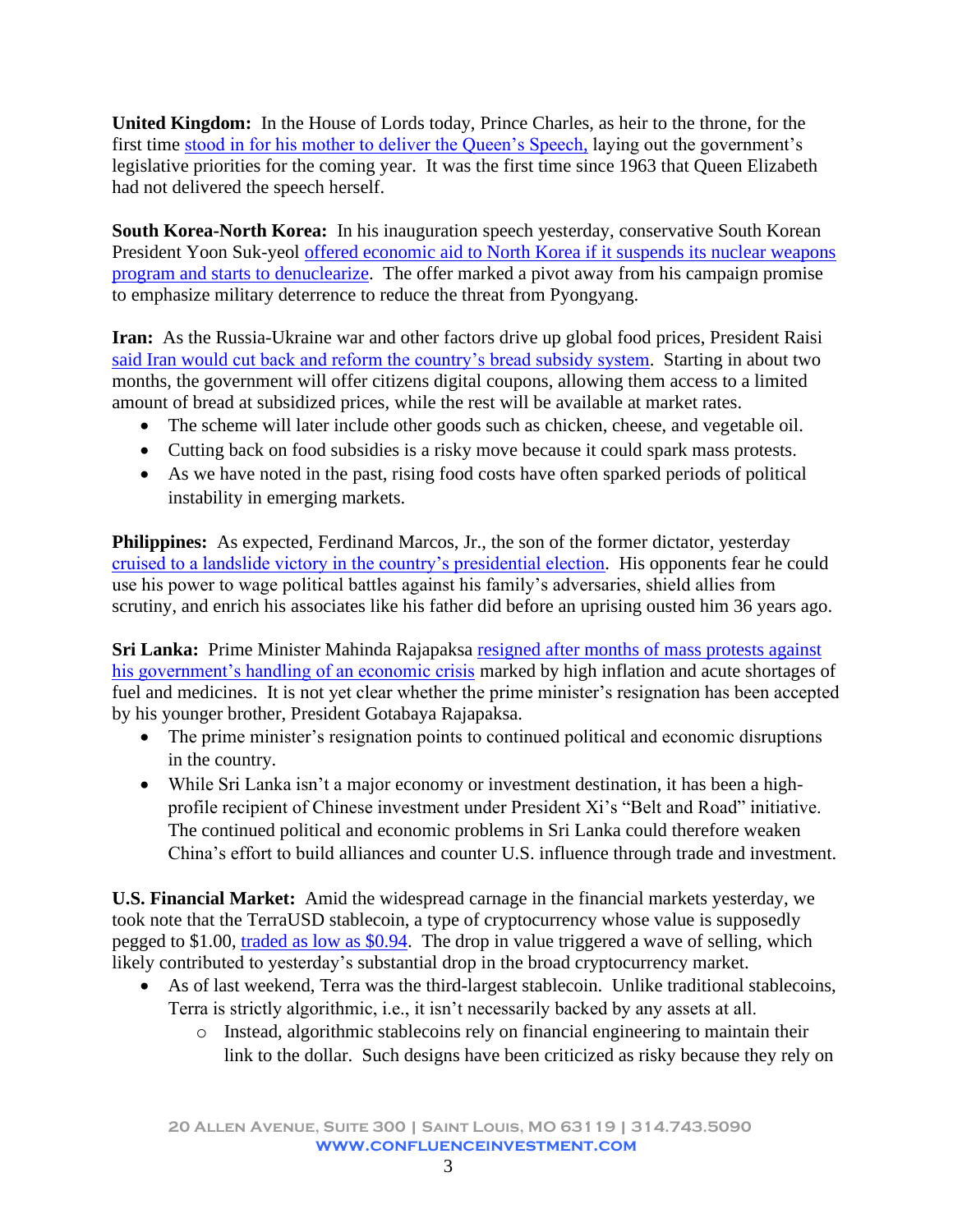traders to push the value back to \$1.00 rather than having assets that continuously support the price.

- o Once Terra "broke the buck" yesterday, at least some traders panicked and rolled into more traditional asset-backed stablecoins. At the same time, algorithmic rules prompted others to sell stablecoins such as ether and bitcoin in an effort to drive up the price of Terra again.
- We have long posited that the Wild West development of the cryptocurrency markets could pose risks for the traditional financial markets, especially as the Federal Reserve pushes up interest rates. At this point, it's not clear what sparked the loss of confidence in Terra, but we note a couple of important points:
	- o The downdraft in stablecoin prices looked very much like "contagion" in the traditional financial markets.
	- o To the extent that any of these assets have been pledged as collateral, the volatility in their values potentially could spark further selling and broader contagion. We remain on the lookout for any such broader financial risks.
- More broadly, the Fed [warned in its semiannual Financial Stability Report yesterday](https://www.ft.com/content/0dafe9f5-84f0-41b4-8a3c-190ee2a54781) that the sharp upside surprises in inflation or interest rates "could lead to higher volatility, stresses to market liquidity and a large correction in prices of risky assets, potentially causing losses at a range of financial intermediaries."



**U.S. Labor Market:** With the tight labor market driving up wage rates, teens [are now working](https://www.wsj.com/articles/teen-jobs-higher-pay-better-hours-teens-jump-into-hot-job-market-11651866919)  [in greater numbers than any other time since the Great Financial Crisis of 2008-2009.](https://www.wsj.com/articles/teen-jobs-higher-pay-better-hours-teens-jump-into-hot-job-market-11651866919) Federal data show that about one-third of young people aged 16 to 19 are currently working, potentially helping keep some lower-paying firms in business.

**U.S. Inflation:** In its April survey of inflation expectations, the New York FRB [said](https://www.newyorkfed.org/microeconomics/sce#/inflexp-3)  [respondents saw prices rising at an annual rate of 3.9% three years from now,](https://www.newyorkfed.org/microeconomics/sce#/inflexp-3) versus 3.7% in its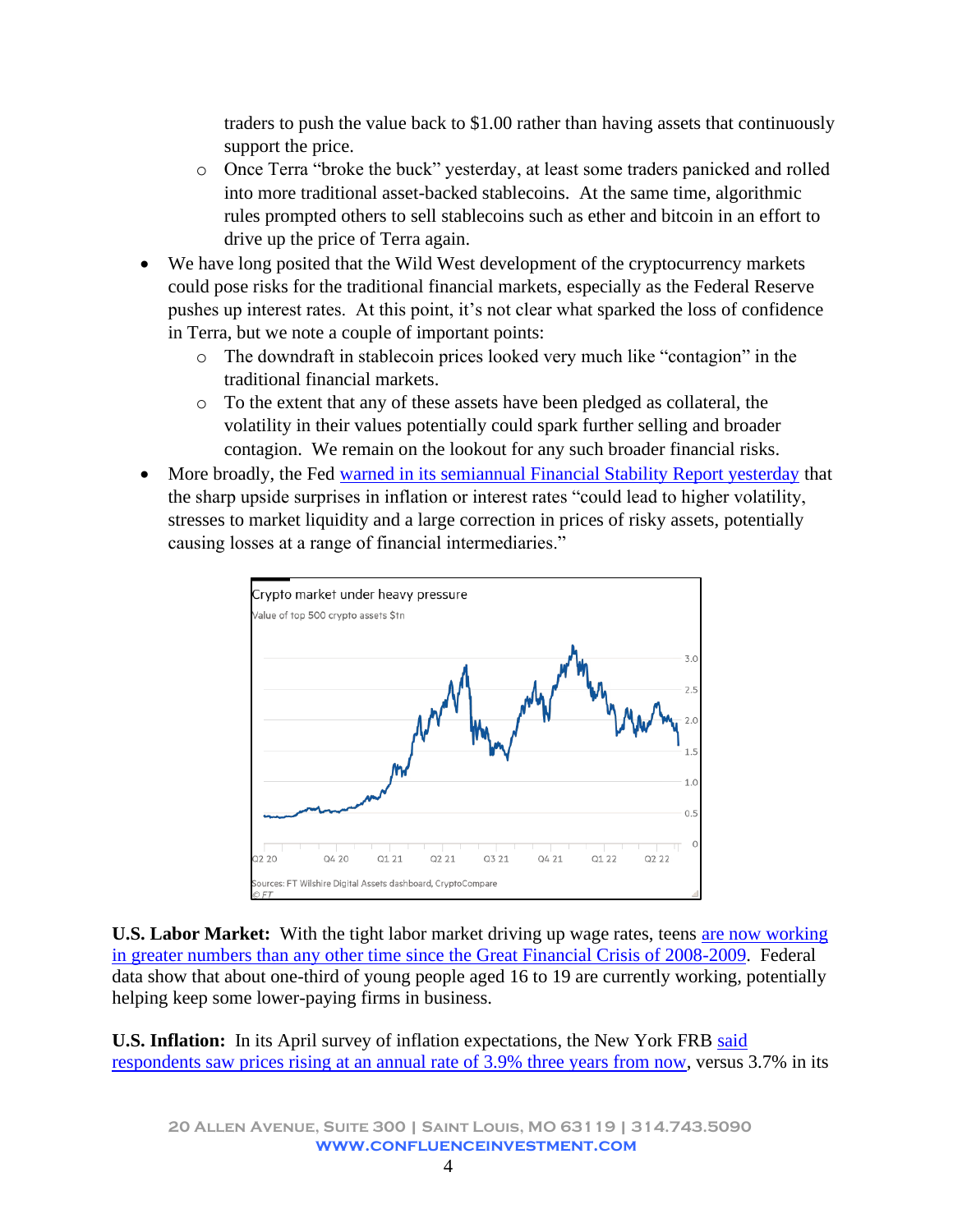March survey. However, those figures remain below the three-year forward expectation of 4.2% registered in the survey last autumn.

- When the April consumer price index (CPI) is released on Wednesday, we expect base effects will finally start to reduce the calculated inflation rate on a year-over-year basis.
- As of this writing, the April CPI is expected to be up 8.1% year-over-year, versus 8.5% for the March CPI.



**[COVID-19:](https://www.nytimes.com/live/2022/05/10/world/covid-19-mandates-vaccine-cases?name=styln-coronavirus®ion=TOP_BANNER&block=storyline_menu_recirc&action=click&pgtype=Article&variant=show&is_new=false)** Official data show confirmed cases have risen to [518,073,573 worldwide, with](https://coronavirus.jhu.edu/map.html)  [6,253,752 deaths.](https://coronavirus.jhu.edu/map.html) The countries currently reporting the highest rates of new infections include Germany, France, South Korea, and the U.S. (For an interactive chart that allows you to compare cases and deaths among countries, scaled by population, click [here.](https://ig.ft.com/coronavirus-chart/?areas=usa&areas=gbr&cumulative=0&logScale=1&perMillion=0&values=deaths)) In the U.S., confirmed cases rose to 81,973,693, with 998,041 deaths. In data on the U.S. vaccination program, [the number of people considered fully vaccinated now totals](https://covid.cdc.gov/covid-data-tracker/#vaccinations) 220,163,884, equal to 66.3% of the total population.

# *Virology*

- The seven-day average of people hospitalized with confirmed or suspected COVID-19 in the U.S. [came in at 19,009 yesterday.](https://www.nytimes.com/interactive/2021/us/covid-cases.html?name=styln-coronavirus®ion=TOP_BANNER&block=storyline_menu_recirc&action=click&pgtype=LegacyCollection&variant=1_BlueLink&is_new=false) The tally of people hospitalized for COVID-19 is now up 20% from two weeks earlier, although it remains relatively low.
- Just days after President Xi reiterated his "zero-COVID" policy, authorities in Shanghai [are reportedly tightening the city's lockdown.](https://www.wsj.com/articles/shanghai-tightens-pandemic-rules-as-beijing-calls-for-victory-over-virus-11652102133) New cases have been declining in the city, and officials haven't formally announced tighter restrictions. In recent days, however, residents have reported more forced quarantines at centralized facilities and halted deliveries of nonessential items, including medicines.

**20 Allen Avenue, Suite 300 | Saint Louis, MO 63119 | 314.743.5090 www.confluenceinvestment.com**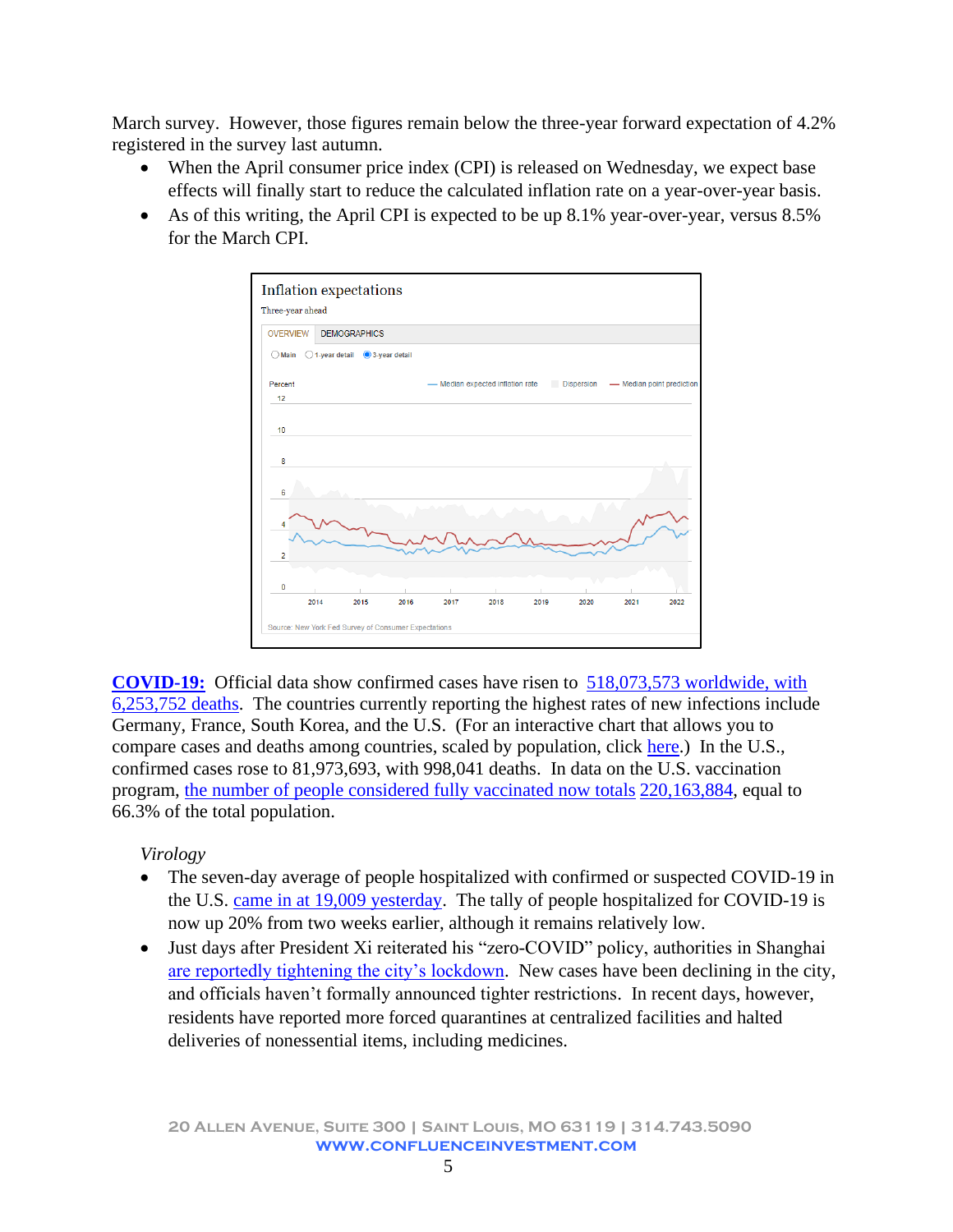- o Other local and provincial governments are likely to follow Shanghai's lead regarding redoubling their pandemic restrictions. As a result, nascent popular protests against the policies could widen and intensify.
- o Just as important, any further tightening of China's pandemic restrictions threatens to slow the economy further, creating additional headwinds for the global economy and financial markets.

## *Economic and Financial Market Impacts*

• Reflecting how badly China's lockdowns are hurting its economy, the China Passenger Car Association yesterday [said April auto sales were down 36% year-over-year.](https://www.wsj.com/articles/tesla-among-biggest-losers-as-chinas-car-sales-fall-on-covid-lockdowns-11652181998?mod=hp_lista_pos2) Production was down even more sharply, by 41% year-over-year.

### **U.S. Economic Releases**

Optimism among small business owners held steady from the prior month but remains at postrecession lows. The NFIB Small Optimism Index came in at 93.2 compared to expectations of 92.9.



The chart above shows the levels of the NFIB Small Business Optimism Index.

The table below lists the U.S. economic releases and/or Federal Reserve events scheduled for the rest of today.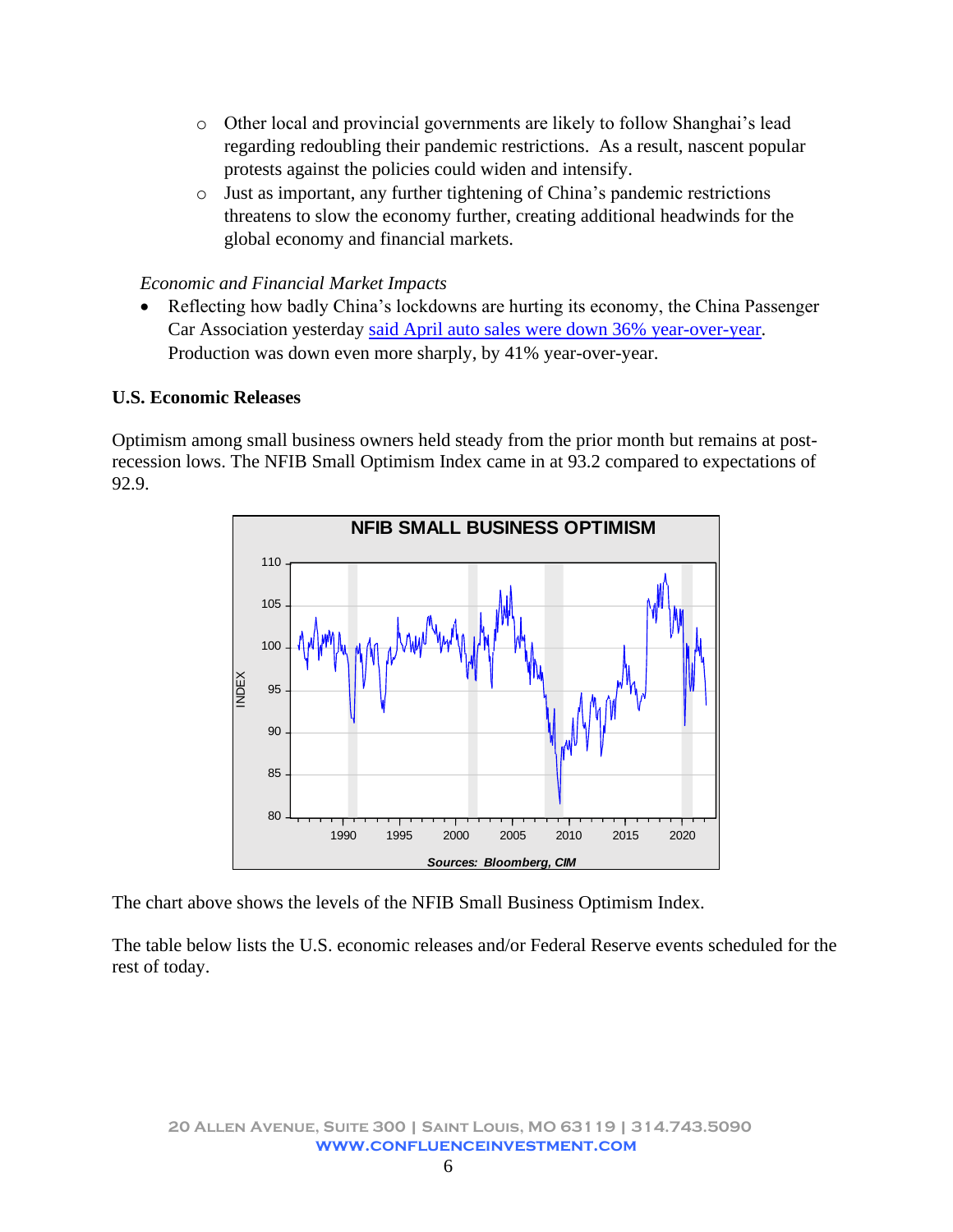| <b>Economic Releases</b> |                                                                                                                    |                                                    |                                                   |          |       |        |  |
|--------------------------|--------------------------------------------------------------------------------------------------------------------|----------------------------------------------------|---------------------------------------------------|----------|-------|--------|--|
|                          | <b>EST</b> Indicator                                                                                               |                                                    |                                                   | Expected | Prior | Rating |  |
|                          | 10:00 NFIB Small Business Optimism                                                                                 | 92.9<br>93.2<br>Mar<br>$\mathsf{m}/\mathsf{m}$     |                                                   |          |       | $***$  |  |
| <b>Federal Reserve</b>   |                                                                                                                    |                                                    |                                                   |          |       |        |  |
|                          | <b>EST Speaker or Event</b>                                                                                        | <b>District or Position</b>                        |                                                   |          |       |        |  |
|                          | 7:40 John Williams Gives Speech at NABE/Bundesbank Symposium                                                       |                                                    | President of the Federal Reserve Bank of New York |          |       |        |  |
|                          | 9:15 Thomas Barkin Discusses Inflation<br>President of the Federal Reserve Bank of Richmond                        |                                                    |                                                   |          |       |        |  |
|                          | 13:00 Chris Waller and Neel Kashkari Speaks to Economics Club of MN                                                | Member of the Board of Governors                   |                                                   |          |       |        |  |
|                          | 15:00 Loretta Mester Takes Part in Panel Discussion                                                                | President of the Federal Reserve Bank of Cleveland |                                                   |          |       |        |  |
|                          | 19:00 Raphael Bostic Discusses Monetary Policy and the Economy<br>President of the Federal Reserve Bank of Atlanta |                                                    |                                                   |          |       |        |  |

<span id="page-6-0"></span>**Charts Worth Noting:** Residential real estate is critical to the path of the economy. For the bottom 90% of households, a home is their largest asset, and even slowing home price growth can weaken the wealth effect. Existing home sales prices have averaged +5.7% since the late 1960s and rarely do we experience falling yearly price growth. A yearly decline of 2% or more usually coincides with a recession. In 2009, home prices plunged over 15% as part of the Great Financial Crisis.



This chart measures the number of weeks a person earning the average weekly wage for a non-supervisory worker would need to work to pay the mortgage on an existing home at the median sales price and the prevailing mortgage rate. At the peak of the housing bubble, it took 2.6 weeks to

make the mortgage. After the crisis, housing became much more affordable, but in the past few months, the combination of rising mortgage rates and home prices has overwhelmed rising wages. Crossing 2.5 weeks would be a warning that the housing market is vulnerable to a period of stagnation or worse and increase the chances of a recession.

#### **Foreign Economic News**

We monitor numerous global economic indicators on a continuous basis. The most significant international news that was released overnight is outlined below. Not all releases are equally significant, thus we have created a star rating to convey to our readers the importance of the various indicators. The rating column below is a three-star scale of importance, with one star being the least important and three stars being the most important. We note that these ratings do change over time as economic circumstances change. Additionally, for ease of reading, we have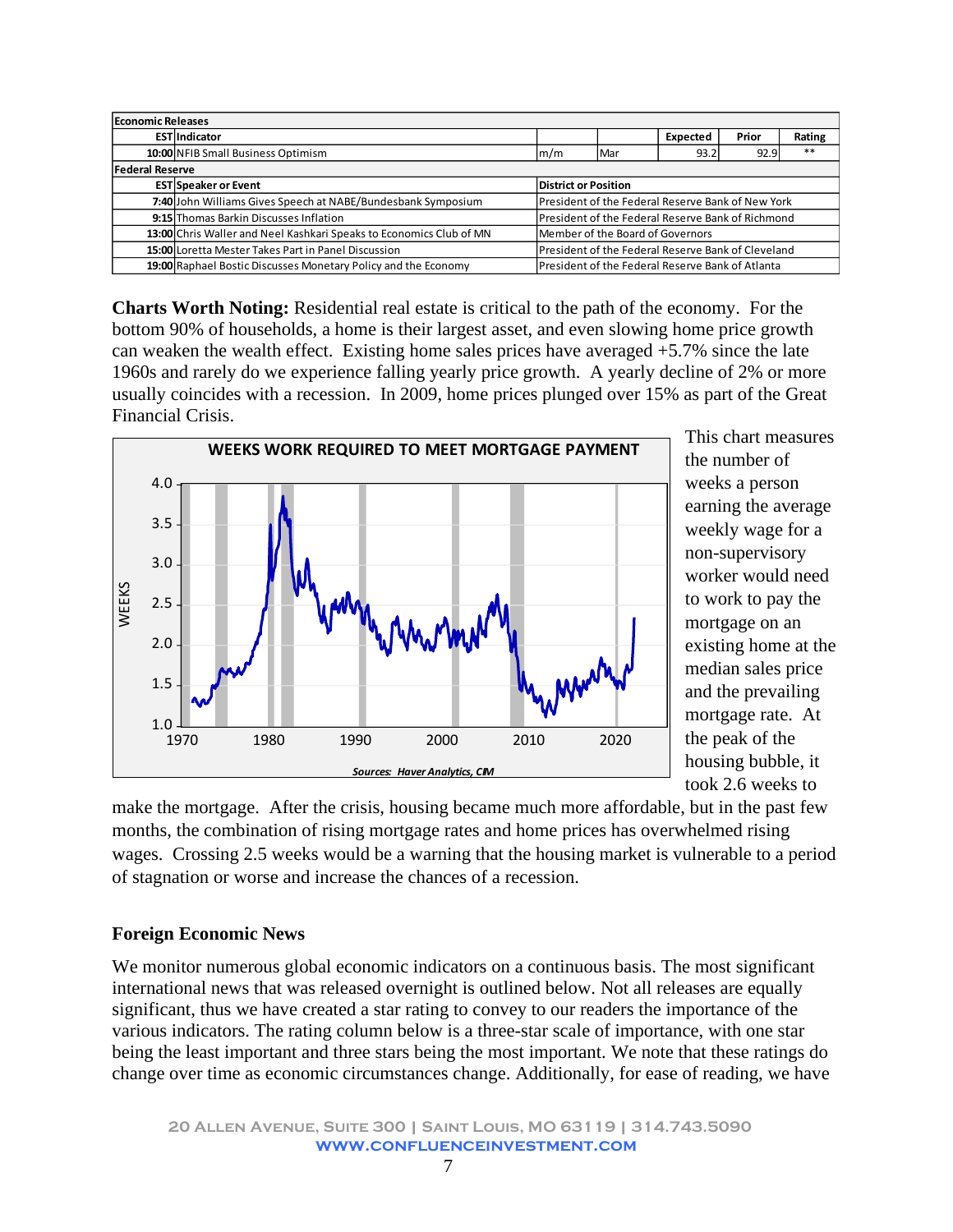also color-coded the market impact section, which indicates the effect on the foreign market. Red indicates a concerning development, yellow indicates an emerging trend that we are following closely for possible complications, and green indicates neutral conditions. We will add a paragraph below if any development merits further explanation.

| Country             | Indicator                          |     |       | Current   | Prior     | Expected | Rating | <b>Market Impact</b>         |
|---------------------|------------------------------------|-----|-------|-----------|-----------|----------|--------|------------------------------|
| <b>ASIA-PACIFIC</b> |                                    |     |       |           |           |          |        |                              |
| Japan               | <b>Household Spending</b>          | y/y | Mar   | $-2.3%$   | 1.1%      | $-3.3%$  | $***$  | Equity and bond neutral      |
| Australia           | <b>CBA Household Spending</b>      | m/m | Apr   | $-3.8%$   | 9.2%      |          | $***$  | Equity bearish, bond bullish |
|                     | ANZ Roy Morgan Consumer Confidence | w/w | 8-May | 90.5      | 90.7      |          | $**$   | Equity and bond neutral      |
|                     | <b>NAB Business Conditions</b>     | m/m | Apr   | 20        | 18        |          | $***$  | Equity and bond neutral      |
|                     | <b>NAB Business Confidence</b>     | m/m | Apr   | 10        | 16        |          | $**$   | Equity and bond neutral      |
|                     | Retail Sales Ex Inflation          | q/q | 1Q    | 1.2%      | 8.2%      | 1.0%     | $***$  | Equity bullish, bond bearish |
| <b>New Zealand</b>  | <b>ANZ Truckometer Heavy</b>       | m/m | Apr   | 2.3%      | 1.8%      |          | $**$   | Equity bullish, bond bearish |
|                     | <b>Card Spending Retail</b>        | m/m | Apr   | 7.0%      | $-1.3%$   |          | $**$   | Equity bullish, bond bearish |
|                     | <b>Card Spending Total</b>         | m/m | Apr   | 7.0%      | 1.6%      |          | $***$  | Equity bullish, bond bearish |
| South Korea         | <b>BoP Current Account Balance</b> | m/m | Mar   | \$6729.4m | \$6419.4m |          | $***$  | Equity and bond neutral      |
|                     | <b>BoP Goods Balance</b>           | m/m | Mar   | \$5309.5m | \$4273.3m |          | $***$  | Equity and bond neutral      |
| <b>EUROPE</b>       |                                    |     |       |           |           |          |        |                              |
| Eurozone            | <b>ZEW Survey Expectations</b>     | m/m | May   | $-29.5$   | $-43.0$   |          | ***    | Equity and bond neutral      |
| Germany             | <b>ZEW Survey Expectations</b>     | m/m | May   | $-34.3$   | $-41.0$   | $-43.5$  | $***$  | Equity and bond neutral      |
|                     | ZEW Survey Current Situation       | m/m | May   | $-36.5$   | $-30.8$   | $-35.0$  | $***$  | Equity and bond neutral      |
| Italy               | <b>Industrial Production</b>       | m/m | Mar   | 0.0%      | 4.0%      | $-1.5%$  | $***$  | Equity bullish, bond bearish |
| <b>AMERICAS</b>     |                                    |     |       |           |           |          |        |                              |
| <b>Brazil</b>       | FIPE CPI - Weekly                  | w/w | 7-May | 1.3%      | 1.7%      | 1.5%     | $***$  | Equity and bond neutral      |
|                     | <b>Retail Sales</b>                | y/y | Mar   | 4.0%      | 1.3%      | 2.40%    | $***$  | Equity and bond neutral      |
|                     | <b>Retail Sales Broad</b>          | y/y | Mar   | 0.7%      | 0.3%      | 2.8%     | $***$  | Equity and bond neutral      |

### **Financial Markets**

The table below highlights some of the indicators that we follow on a daily basis. Again, the color coding is similar to the foreign news description above. We will add a paragraph below if a certain move merits further explanation.

| <b>Fixed Income</b>         | <b>Today</b>     | Prior | Change  | <b>Trend</b>   |  |
|-----------------------------|------------------|-------|---------|----------------|--|
| 3-mo Libor yield (bps)      | 140              | 137   |         | Up             |  |
| 3-mo T-bill yield (bps)     | 83               | 88    | -5      | <b>Neutral</b> |  |
| TED spread (bps)            | 57               | 49    | 8       | Widening       |  |
| U.S. Sibor/OIS spread (bps) | 119              | 118   |         | Up             |  |
| U.S. Libor/OIS spread (bps) | 124              | 123   |         | <b>Up</b>      |  |
| 10-yr T-note (%)            | 3.01             | 3.04  | $-0.03$ | Up             |  |
| Euribor/OIS spread (bps)    | $-40$            | $-43$ | 3       | <b>Neutral</b> |  |
| <b>Currencies</b>           | <b>Direction</b> |       |         |                |  |
| Dollar                      | Up               |       |         | Up             |  |
| Euro                        | Down             |       |         | Down           |  |
| Yen                         | Flat             |       |         | Down           |  |
| Pound                       | Down             |       |         | Down           |  |
| Franc                       | Down             |       |         | Down           |  |

#### **Commodity Markets**

The commodity section below shows some of the commodity prices and their change from the prior trading day, with commentary on the cause of the change highlighted in the last column.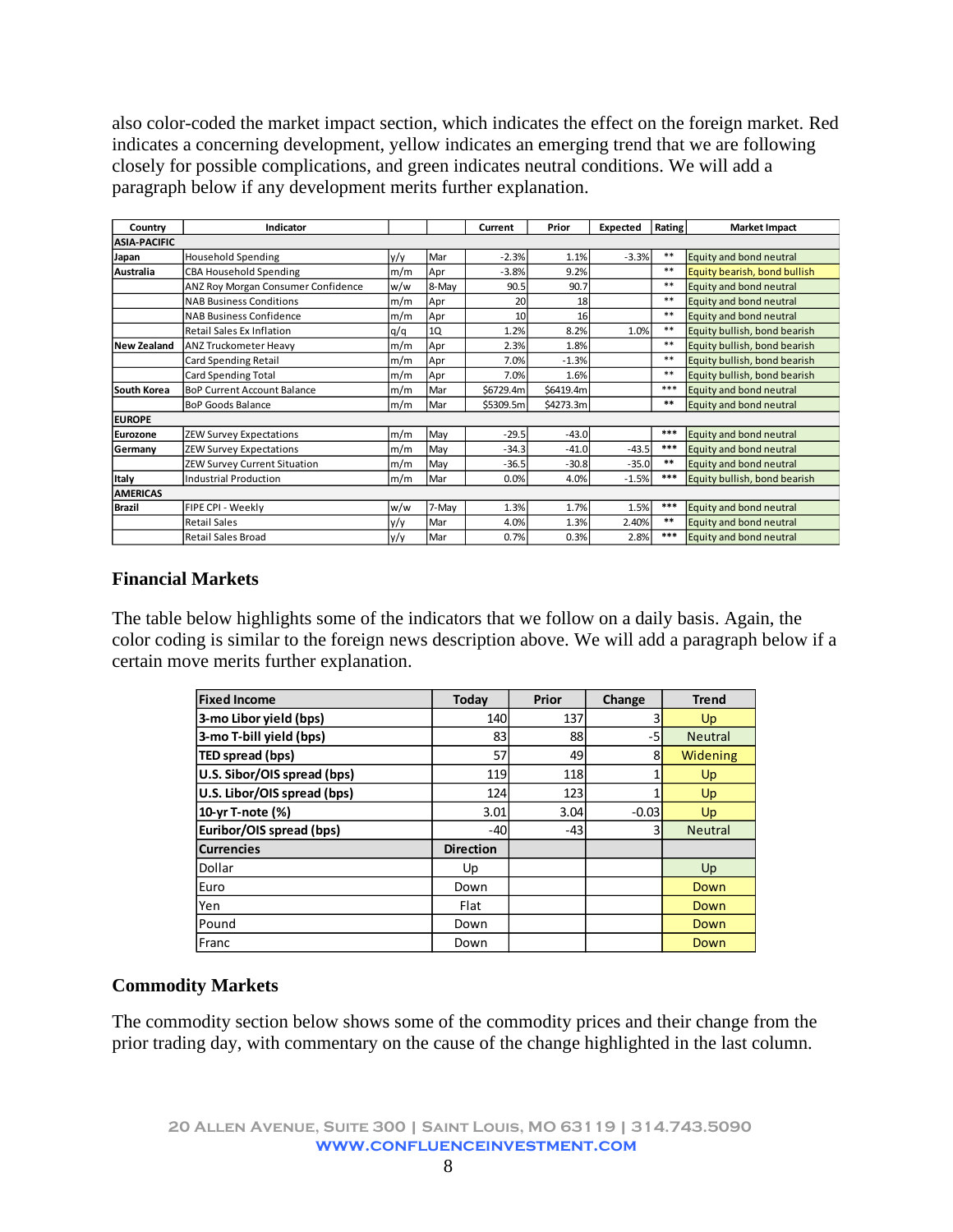|                             | Price      | Prior      | Change            | Explanation                            |  |  |  |  |
|-----------------------------|------------|------------|-------------------|----------------------------------------|--|--|--|--|
| <b>Energy Markets</b>       |            |            |                   |                                        |  |  |  |  |
| Brent                       | \$104.06   | \$105.94   |                   | -1.77% Pessimism on the global economy |  |  |  |  |
| WTI                         | \$101.39   | \$103.09   | $-1.65%$          |                                        |  |  |  |  |
| Natural Gas                 | \$6.91     | \$7.03     | $-1.69%$          |                                        |  |  |  |  |
| Crack Spread                | \$52.50    | \$52.31    | 0.37%             |                                        |  |  |  |  |
| 12-mo strip crack           | \$36.06    | \$36.20    | $-0.38%$          |                                        |  |  |  |  |
| Ethanol rack                | \$2.88     | \$2.88     | $-0.04%$          |                                        |  |  |  |  |
| <b>Metals</b>               |            |            |                   |                                        |  |  |  |  |
| Gold                        | \$1,857.69 | \$1,854.17 | 0.19%             |                                        |  |  |  |  |
| Silver                      | \$21.81    | \$21.80    | 0.03%             |                                        |  |  |  |  |
| Copper contract             | \$419.30   | \$419.35   | $-0.01%$          |                                        |  |  |  |  |
| Grains                      |            |            |                   |                                        |  |  |  |  |
| Corn contract               | \$774.50   | \$772.00   | 0.32%             |                                        |  |  |  |  |
| Wheat contract              | \$1,099.50 | \$1,092.75 | 0.62%             |                                        |  |  |  |  |
| Soybeans contract           | \$1,592.50 | \$1,585.25 | 0.46%             |                                        |  |  |  |  |
| Shipping                    |            |            |                   |                                        |  |  |  |  |
| <b>Baltic Dry Freight</b>   | 2,831      | 2,718      | 113               |                                        |  |  |  |  |
| <b>DOE Inventory Report</b> |            |            |                   |                                        |  |  |  |  |
|                             | Actual     | Expected   | <b>Difference</b> |                                        |  |  |  |  |
| Crude (mb)                  |            | $-1.0$     |                   |                                        |  |  |  |  |
| Gasoline (mb)               |            | $-1.8$     |                   |                                        |  |  |  |  |
| Distillates (mb)            |            | $-1.2$     |                   |                                        |  |  |  |  |
| Refinery run rates (%)      |            | 0.6%       |                   |                                        |  |  |  |  |

#### **Weather**

The 6-10 and 8-14 day forecasts currently call for warmer-than-normal temperatures for most of the country, with cooler-than-normal temperatures in the Rocky Mountain and Northern Pacific regions. The forecasts call for wetter-than-normal conditions in the Northeast and Northern Pacific regions, with dry conditions for most of the Southern and Great Plains regions.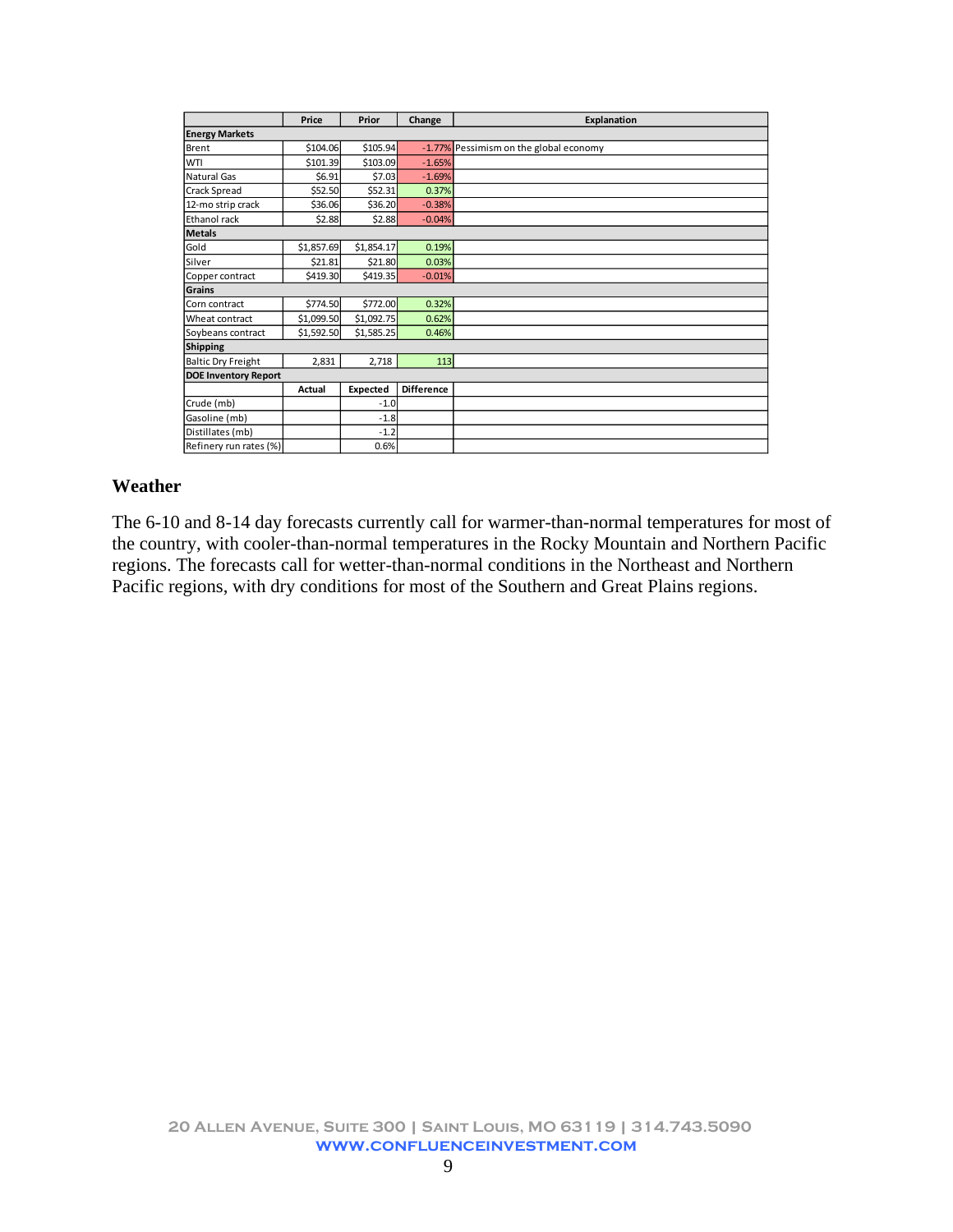# **Data Section**

### **U.S. Equity Markets** – (as of 5/9/2022 close)



(Source: Bloomberg)

These S&P 500 and sector return charts are designed to provide the reader with an easy overview of the year-to-date and prior trading day total return. Sectors are ranked by total return; green indicating positive and red indicating negative return, along with the overall S&P 500 in black. These charts represent the new sectors following the 2018 sector reconfiguration.

**Asset Class Performance** – (as of 5/9/2022 close)



This chart shows the year-to-date returns for various asset classes, updated daily. The asset classes are ranked by total return (including dividends), with green indicating positive and red indicating negative returns from the beginning of the year, as of prior close.

Asset classes are defined as follows: Large Cap (S&P 500 Index), Mid Cap (S&P 400 Index), Small Cap (Russell 2000 Index), Foreign Developed (MSCI EAFE (USD and local currency) Index), Real Estate (FTSE NAREIT Index), Emerging Markets (MSCI Emerging Markets (USD and local currency) Index), Cash (iShares Short Treasury Bond ETF), U.S. Corporate Bond (iShares iBoxx \$ Investment Grade Corporate Bond ETF), U.S. Government Bond (iShares 7-10 Year Treasury Bond ETF), U.S. High Yield (iShares iBoxx \$ High Yield Corporate Bond ETF), Commodities (Bloomberg total return Commodity Index), Value (S&P 500 Value), Growth (S&P 500 Growth).

**20 Allen Avenue, Suite 300 | Saint Louis, MO 63119 | 314.743.5090 www.confluenceinvestment.com**